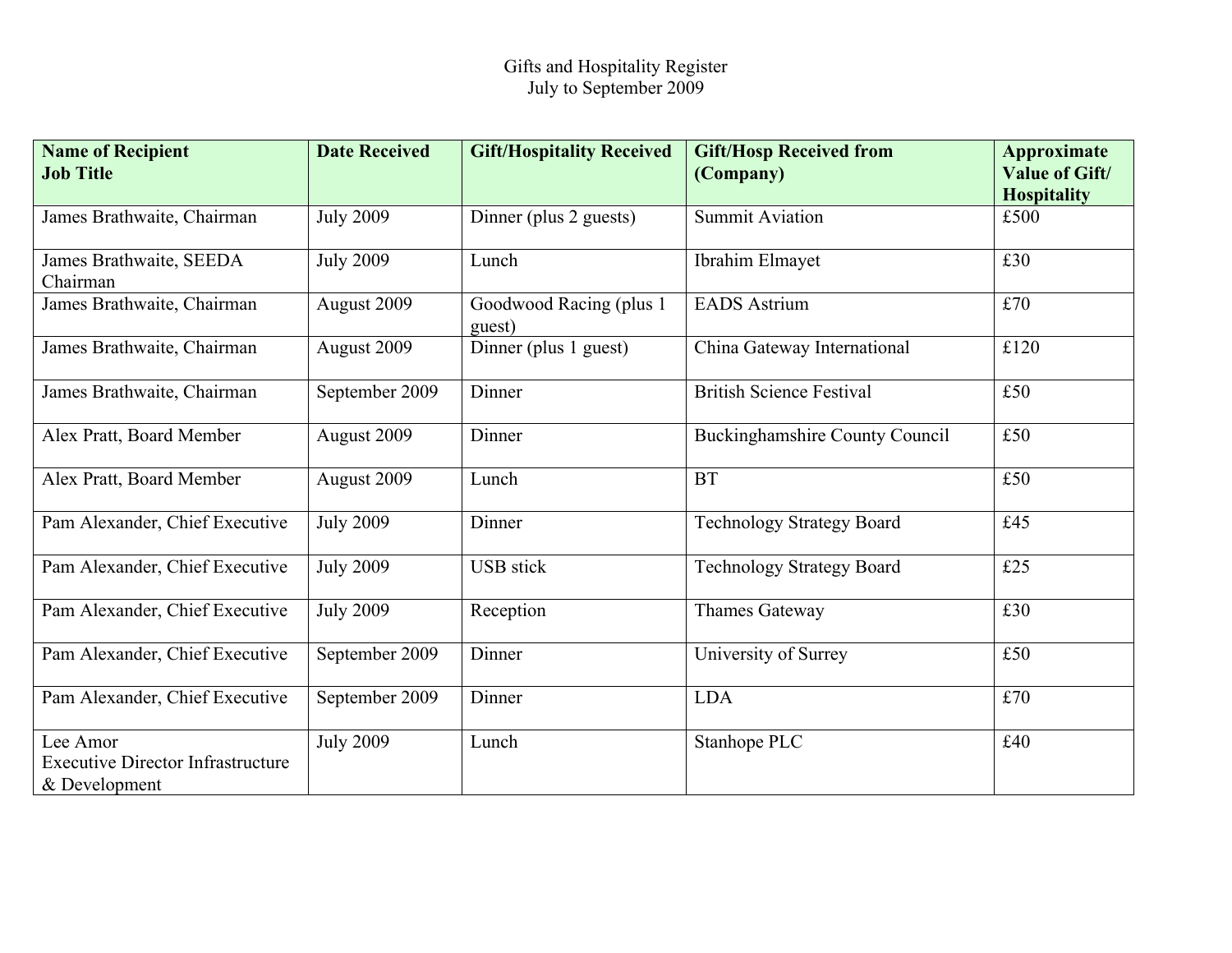## Gifts and Hospitality Register July to September 2009

| Lee Amor<br><b>Executive Director Infrastructure</b><br>& Development     | September 2009        | <b>Gallery Event</b> | Stanhope PLC                     | £30 |
|---------------------------------------------------------------------------|-----------------------|----------------------|----------------------------------|-----|
| Lee Amor<br><b>Executive Director Infrastructure</b><br>& Development     | September 2009        | Dinner               | <b>BURA</b>                      | £50 |
| Jeff Alexander, Executive<br>Director                                     | <b>July 2009</b>      | Dinner               | <b>Technology Strategy Board</b> | £45 |
| Jeff Alexander, Executive<br>Director                                     | September 2009        | Dinner               | <b>GKN</b>                       | £75 |
| Robert Crawford, Chief Operating<br>Officer                               | Nothing to<br>declare |                      |                                  |     |
| Paul Lovejoy, Executive Director<br><b>Strategy and Communications</b>    | Nothing to<br>declare |                      |                                  |     |
| Oona Muirhead, Executive<br>Director Skills and Sustainable<br>Prosperity | Nothing to<br>declare |                      |                                  |     |
| Keith Riley, Board Member                                                 | Nothing to<br>declare |                      |                                  |     |
| Dolores Byrne, Board Member                                               | Nothing to<br>declare |                      |                                  |     |
| Bill Wakeham, Board Member                                                | Nothing to<br>declare |                      |                                  |     |
| Pamela Charlwood, Board<br>Member                                         | Nothing to<br>declare |                      |                                  |     |
| Bob Goldfield, Board Member                                               | Nothing to<br>declare |                      |                                  |     |
| Keith Mitchell, Board Member                                              | Nothing to<br>declare |                      |                                  |     |